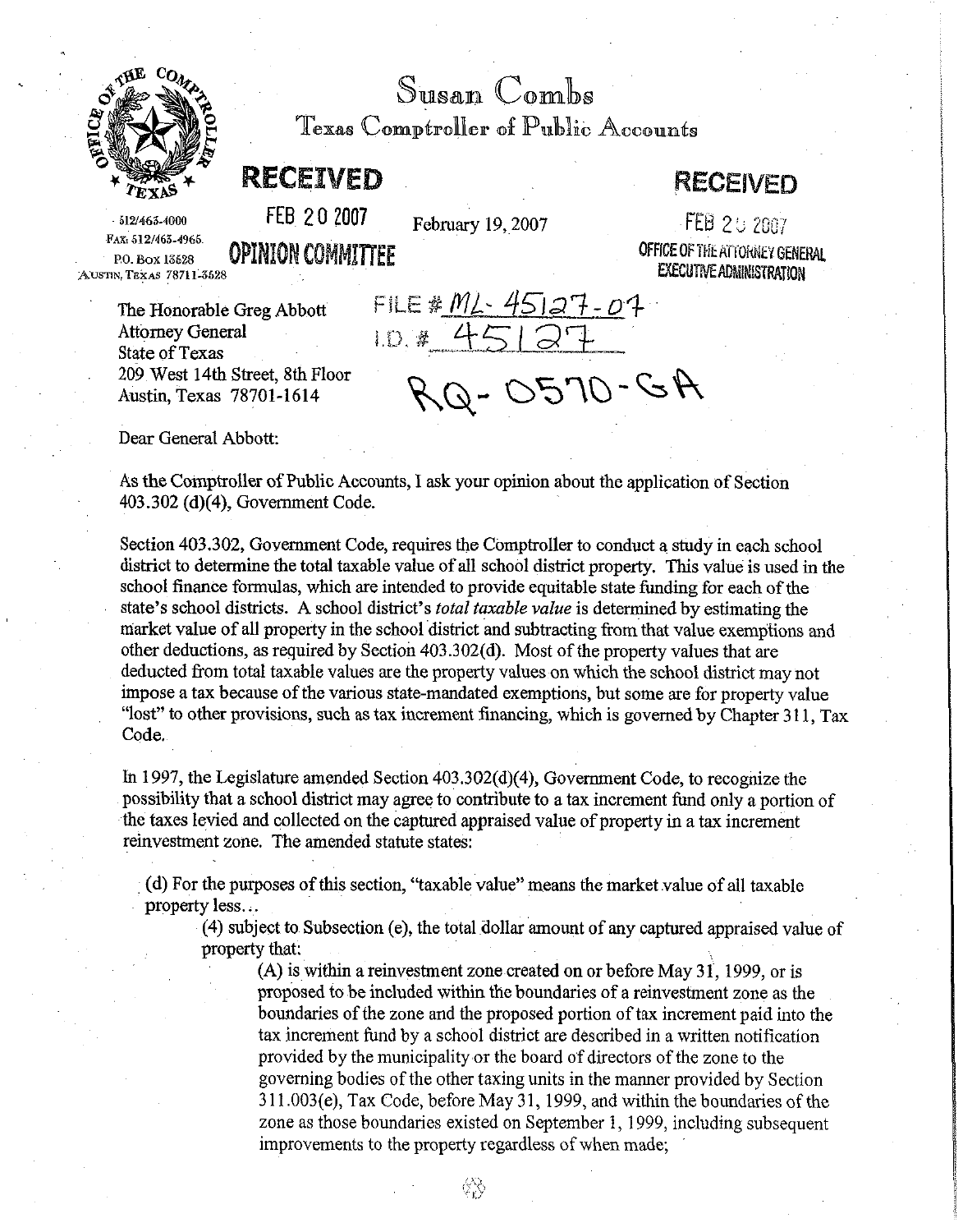The Honorable Greg Abbott February 19,2007 Page Two

> (B) generates taxespaid *into* a tax increment fund created under Chapter **3** 11, Tax Code, under a reinvestment zone financing plan approved under Section 311.01 1(d), Tax Code, on or before September 1,1999; and (C) is eligible for tax increment financing under Chapter 3 11, Tax Code. (emphasis added)

Before the 1997 amendment, this provision stated that "[for] the purposes of this section, 'taxable value' means market value less...the total dollar amount of any captured appraised value of property that is located in a reinvestment zone and that is eligible for tax increment financing under Chapter **3** 11, Tax Code."

My question is whether the statute, as amended in 1997, requires the Comptroller to deduct the total dollar amount of the captured appraised value of school district property located in a tax increment reinvestment zone that generates the taxes that the school district has actually paid into the tax increment fund or whether the Comptroller is required to deduct the total dollar amount of all of the captured appraised value of school district property located in a tax increment reinvestment zone and that is eligible for tax increment financing, regardless of the amount of taxes the school district pays into the tax increment fund.

I have enclosed a document that discusses in more detail the statutory provisions relevant to this request.

Sincerely.

**Susan Combs** 

Enclosure

cc: Shirley **J.** Neeley, Ed.D., Commissioner, Texas Education Agency Dr. Abelardo Saavedra, Superintendent of Schools, Houston Independent School District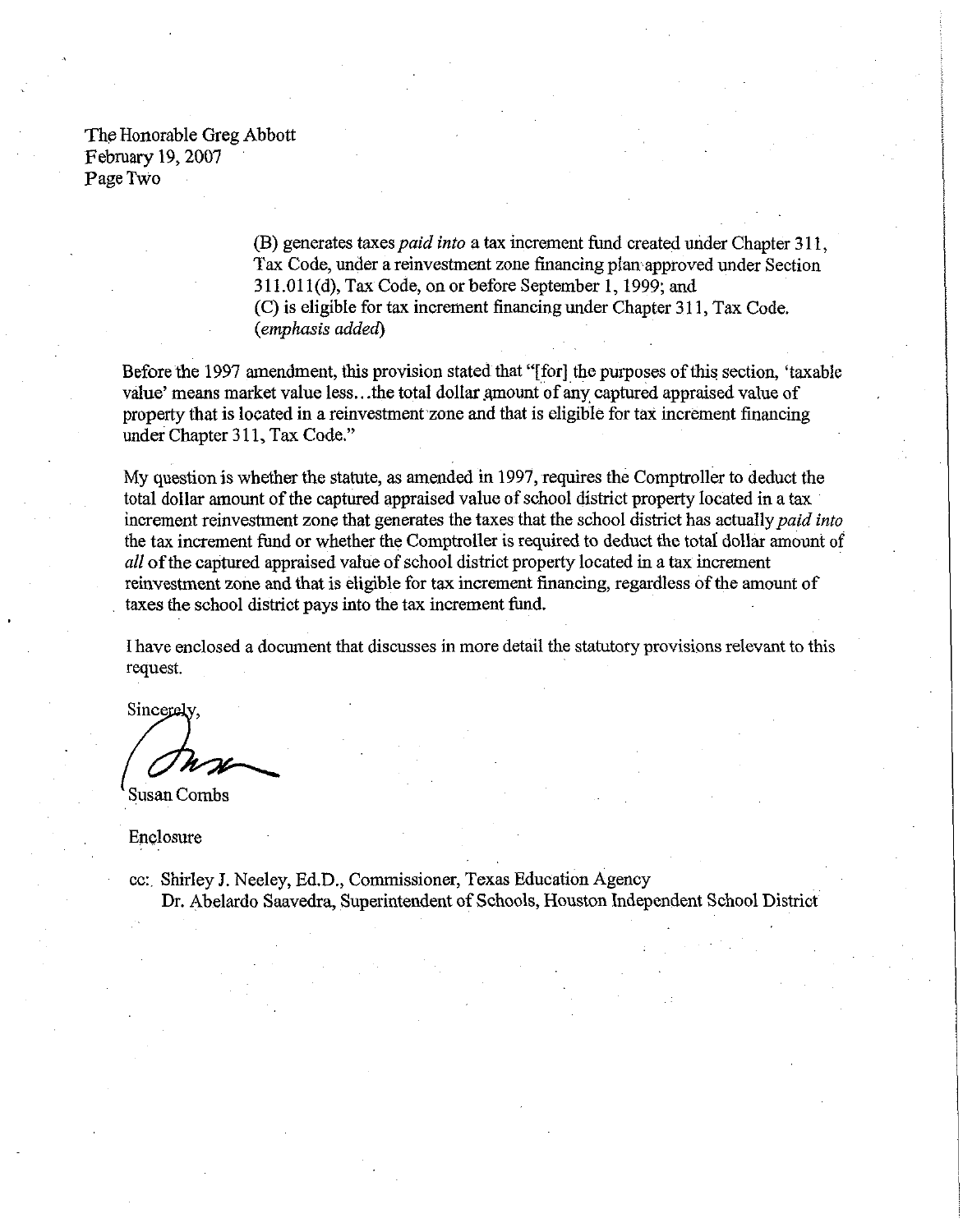## **DEDUCTION OF PROPERTY VALUE UNDER SECTION** 403.302(d)(4), **TEXAS GOVERNMENT CODE**

Section 403.302, Government Code, requires the Comptroller to conduct a study in each school district to determine the total taxable value of all school district property. This value is used in the school finance formula, which is intended to provide equitable state funding for each of the state's school districts. A school district's *total taxable value* is determined by estimating the market value of all property in the school district and subtracting from that the property value of exemptions and other deductions, as required by Section 403.302(d). Most of the property values that are deducted from total taxable value are the property values on which the school district cannot impose a property tax because of various state-mandated property tax exemptions and other provisions, such as tax increment financing, which is governed by Chapter 311, Tax Code.

Section 311.003, Tax Code, provides that tax increment financing may be initiated only by a city or county. Once a city or county has started the process of establishing a tax increment financing reinvestment zone (TIRZ), other taxing units, including school districts, are allowed to consider participating in the TIF agreement. After the TIF project plan and the TIRZ are approved by the initiating governing body, the other taxing units with property in the zone contract with the city or county regarding the percentage of their increased tax revenues that will be paid into the tax increment fund (TIF fund). The TIF fund is made up of the contributions by the respective taxing units of a portion of their increased tax revenues that are collected each year under the project plan.

Section 311.012, Tax Code, governs the determination of the tax increment amount. Subsection (a) provides that "the amount of a taxing unit's tax increment for a year is the amount of property taxes levied and collected by the unit for that year on the captured appraised value of real property taxable by the unit and located in a reinvestment zone." Captured appraised value is defined in subsection (b) as "the total appraised value of all real property taxable by the unit and located in the reinvestment zone for that year less the tax increment base of the unit." Subsection (c) defines the tax increment base as "the total appraised value of all real property taxable by the unit and located in a reinvestment zone for the year in which the zone was designated under this chapter."

Taxing units were originally required to contribute into the TIF all of the taxes levied and collected on the captured appraised value of property located in a TIRZ. That requirement was gradually relaxed until in 1989, taxing units were permitted to retain all or a portion of the taxes levied and collected on the captured appraised value in a TIRZ. Acts of 1989,71st Leg., Ch.1137, Sec. 25. Currently, the percentage of tax revenue that may be contributed to a TIF fund by a taxing unit is governed by Section 311.013, subdivisions (b) and (f), which state:

(b) Each taxing unit shall pay into the tax increment fund for the zone an amount equal to the tax increment produced by the unit, less the sum of:

(1) property taxes produced from the tax increments that are, by contract executed before the designation of the area as a reinvestment zone, required to be paid by the unit to another political subdivision; and

(2) for a taxing unit other than the municipality that created the zone, or county that created the zone a portion, not to exceed 15 percent, of the tax increment produced by the unit as provided by the reinvestment zone financing plan or a larger portion as provided by Subsection **(f).**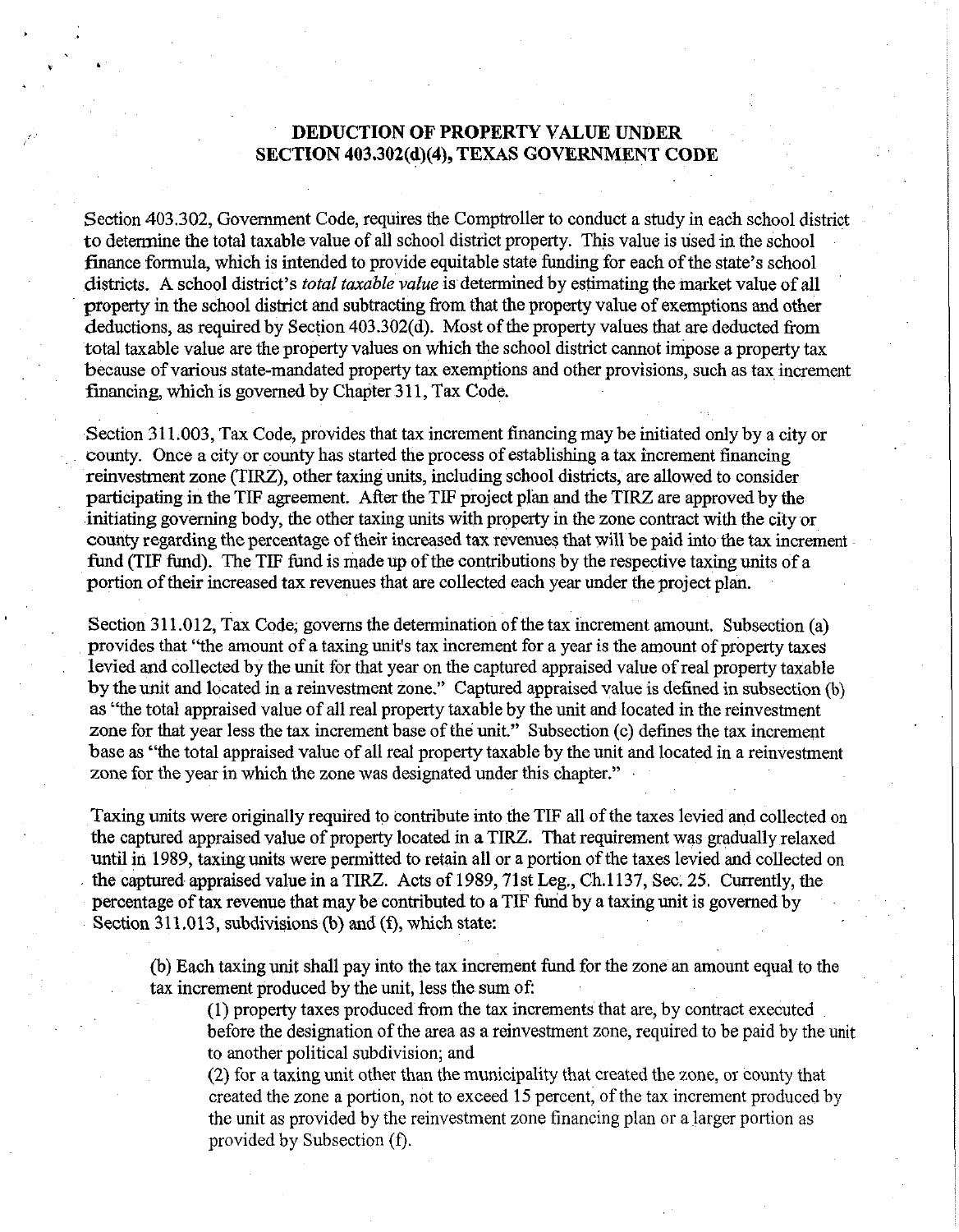$(f)$  A taxing unit is not required to pay into the tax increment fund any of its tax increment produced from property located in a reinvestment zone.. .unless the taxing unit enters into an agreement to do so with the governing body of the municipality or county that created the zone. . . .The agreement may include conditions for payment of that tax increment into the fund and

must specify the portion of the tax increment to be paid into the fund and the years for which that tax increment is to be paid into the fund...

Before 1997, the property value study deduction for TIFs reflected the original requirement that all of the taxes levied and collected on the tax increment be contributed to the TIF fund. The original provision stated:

For the purposes of this section, "taxable value" means market value less.. .the total dollar amount of any captured appraised value of property that is located in a reinvestment zone and that is eligible for tax increment financing under Chapter 31 1, Tax Code.

In 1997, the Legislature amended Section 403.302(d)(4), Government Code, to recognize the possibility that a school district may agree to contribute to a tax increment fund only a portion of the taxes levied and collected on the captured appraised value of property in a tax increment reinvestment zone. The statute as amended states:

(d) For th6 purposes of this section, "taxable value" means the market value of all taxable property less.. .

(4) subject to Subsection (e), the total dollar amount of any captured appraised value of property that:

(A) is within a reinvestment zone created on or before May 31, 1999, or is proposed to be included within the boundaries of a reinvestment zone as the boundaries of the zone and the proposed portion of tax increment paid into the tax increment fund by a school district are described in a written notification provided by the municipality or the board of directors of the zone to the governing bodies of the other taxing units in the manner provided by Section 31 1.003(e), Tax Code, before May 3 1,1999, and within the boundaries of the zone as those boundaries existed on September 1, 1999, including subsequent improvements to the property regardless of when made;

(B) generates taxes *paid into* a tax increment fund created under Chapter 311, Tax Code, under a reinvestment zone financing plan approved under Section 31 1.01 l(d), Tax Code, on or before September 1, 1999; and

(C) is eligible for tax increment financing under Chapter 3 11, Tax Code. (emphasis added)

We believe this change links the amount to be deducted to the amount that the district agrees to pay into the fund. Further support is found in another 1997 amendment.

Subsection (e), referenced above, was also added in 1997. That subsection states in part:

The total dollar amount deducted under Subsection (d)(4) for any zone, including those created on or before January 1, 1999, may not be increased by a change made after August 31, 1999, in *the portion of the tax increment retained by the school district. (emphasis added)*